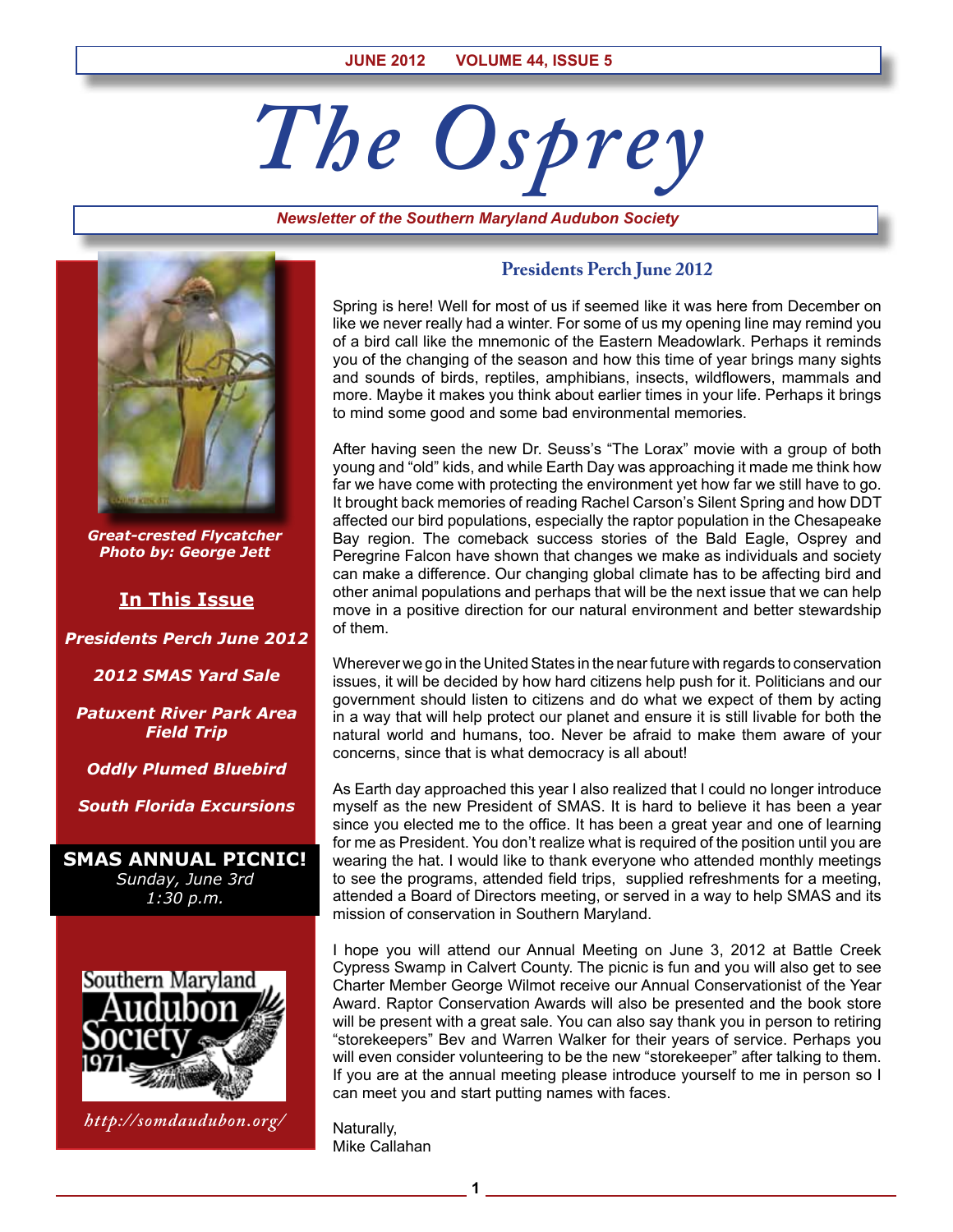#### **2012 SMAS Yard Sale**

A yard sale is scheduled for Saturday, June 16 from 8:00 a.m. to 2:00 p.m. at Will and Julie Daniel's house located at 6622 Leonardtown Road in Bryantown, MD. A rain date is set for Saturday, June 23r Donations are being accepted for this yard sale after May 24 (everything except for clothes and books). If you have items to donate or would like to volunteer on June 16, please contact Julie Daniel at 301-274-5756 or by e-mail at juliemdaniel@hotmail.com. Please make sure that all donations are in good working order and are clean. We do not have room to store things from year to year so we are really looking for things that you think will sell easily. We appreciate your help in raising money for our education fund by supporting the yard sale.

Directions to the Daniel's house from St. Mary's county: Take Route 5 or Route 235 north to Charles County. Continue on Route 5 past Hughesville. About 3.5 miles north of Hughesville watch for their house on the north side of the road, 1/4 mile north of Ted Bowling Drive. If you get to the intersection at Oliver Shop Road you have gone too far. The house is an old white farm house with a white board fence around the property.

From Calvert County take Route 231 west to Charles County. Follow directions above from Hughesville.

From Charles County go through Waldorf and then take Route 5 south towards Bryantown and Hughesville. In Bryantown, one half a mile past the intersection at Oliver Shop Road do a u-turn and go back north on Route 5, their house is 1/4 mile north of the u-turn. The house is an old white farm house with a white board fence around all of the property.

Flea Market/Yard Sale Committee

#### **WELCOME, NEW MEMBERS!**

Linda Baker, Bel Alton Libby Blatt, Temple Hills Alyssa Brookhart, California Susan Gregg, Waldorf Catherine H. Jensen, Cobb Island Shari M. Kennedy, La Plata George Kirby, Leonardtown Abigail Moller, Prince Frederick Jennifer Paulk, Park Hall Anna Radtke, Welcome Nathan Scherer, Huntingtown Varanika Sharma, Waldorf Taylor Stark, Waldorf

#### **Patuxent River Park Area Field Trip by Fred Shaffer**

I attended the annual joint field trip of the Patuxent Bird Club, Prince George's Audubon Society and Southern Maryland Audubon Society. An incredible 19 people attended and we visited several spots along the Patuxent River in Prince George's County. Highlights included a first summer Little Blue Heron near Jackson Landing (on the Prince George's County side of the river), a female Red-breasted Merganser at Jug Bay, and several new spring arrivals such as White-eyed Vireo, Great Crested Flycatcher, Eastern Kingbird, Scarlet Tanager, Ovenbird, Hooded Warbler, Orchard Oriole, Grasshopper Sparrow, and Acadian Flycatcher. Some of the highlights from each stop are noted below.

Mt. Calvert - this stop was very productive as there were a lot of birds singing on the mansion grounds and surrounding woodlands and marsh. An adult female Orchard Oriole worked one of the trees near the historic site. Two Brown Thrashers were in the grass on the slope of the hill leading down to the river. Shorebirds seen included Greater Yellowlegs and one Wilson's Snipe. And, we had one singing White-eyed Vireo and a Yellow Warbler. Also of note was an Eastern Phoebe and Indigo Bunting. As usual, Osprey were numerous and one or two Bald Eagles passed overhead. A flock of Cedar Waxwings were also present.

Patuxent River Park - we viewed the marsh near Jackson Landing and then walked the trail to the observation platform. The marsh had 4 Great Egrets, 10 or so Great Blue Herons, and several Osprey and Bald Eagles. A first summer Little Blue Heron was present on a log along the river near the visitors' center. This bird was one of the highlights for the day and gave everyone great views. The mudflats opposite of Jackson Landing had 14 Lesser Yellowlegs and 4 or 5 Greater Yellowlegs. Along or near the entrance road we heard Ovenbirds, one Hooded Warbler, an Acadian Flycatcher, and a Wood Thrush. The walk out to the observation platform took us by several White-eyed Vireos, one or two Northern Parula, and a singing Scarlet Tanager. A female Red-breasted Merganser, several cormorants, and both yellowlegs were seen from the platform. We also had a calling Great-crested Flycatcher at this location.

Merkle WMA - this stop was fairly slow, but we did have lots of Purple Martins, Tree Swallows, two Brown Thrashers, and one Lesser Yellowlegs. We also got brief views of one Grasshopper Sparrow. Chipping Sparrows and Eastern Bluebirds were numerous. The yellowlegs was the only shorebird seen at the pond. The wind was also picking up at this point, which also may have kept activity down.

Milltown Landing - this stop was also slow, perhaps due to the time (we were there at mid-day). However, we got good views of several Savannah Sparrows, one singing Field Sparrow, and most saw a singing Prairie Warbler. Also of note were lots of Tree Swallows over the fields and a pair of White-eyed Vireos. Double-crested Cormorants were on the river and a few Laughing Gulls flew by.

Fred Shaffer GlaucousGull@verizon.net Crofton, Anne Arundel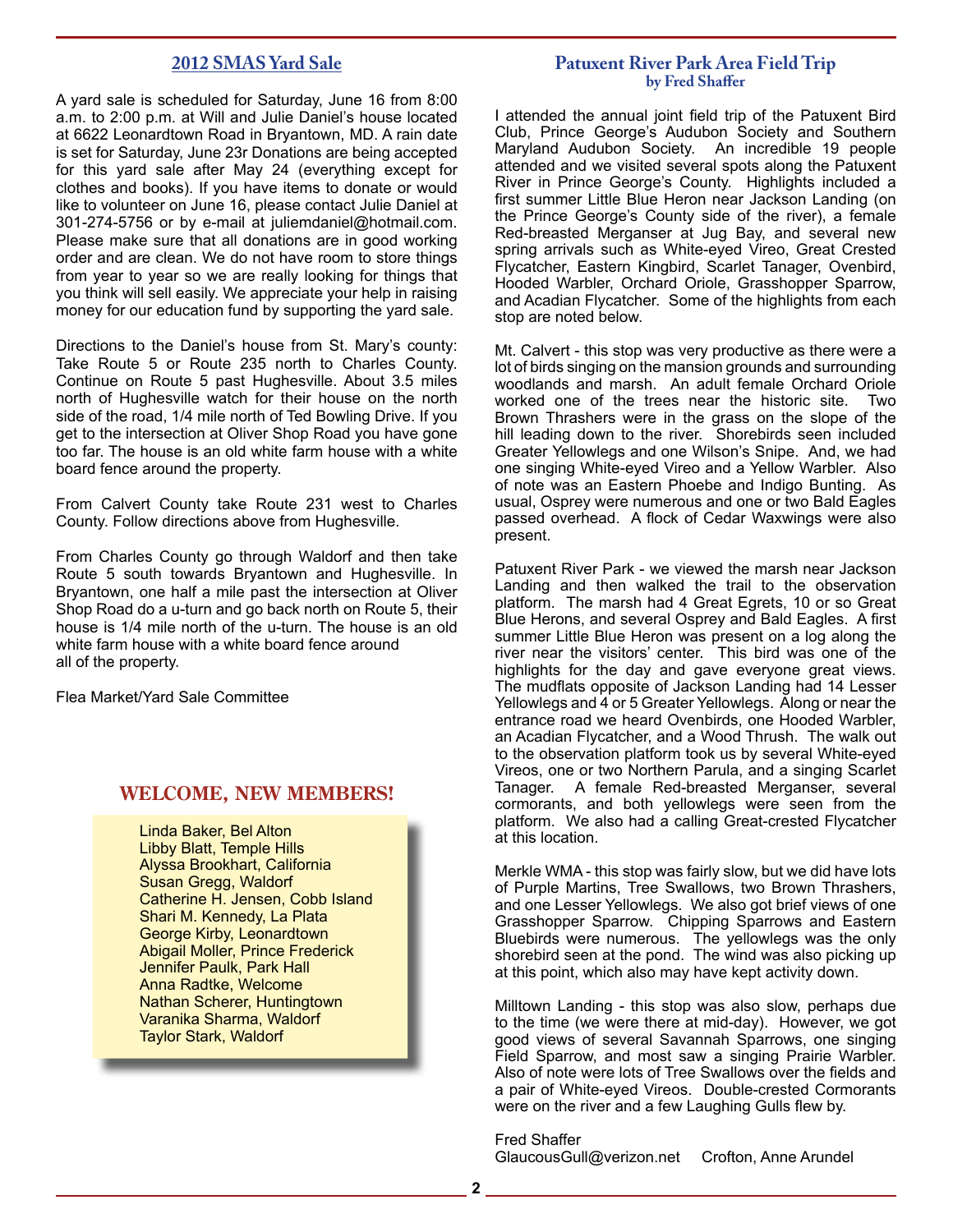#### **It's Raining Ducklings! by Tyler Bell**

On Thursday, April 26, I had just returned from a sampling trip to the Meadowlands in northern New Jersey. I had unpacked samples and equipment and was in my office working on my travel authorization. I heard a quacking outside the window. When I looked out, there was a female Mallard in the cement courtyard between my office window, a glass walled passageway, and the side of the lab next door. I figured she was scouting a place to lay eggs and went about my business.

Shortly after, I was done and ready to head for home to return the rental car. As I came out the side door, I noticed an intern standing outside my office and the Mallard flying repeatedly up against the glass wall. When I walked over, I noticed a duckling so figured she was trying to protect the baby so I herded them over to the grass and away from the courtyard then headed for the parking lot. When I got there, I could hear squeaking and couldn't figure out how the duckling could possibly have gotten that far but when I went to investigate, there were 4 ducklings all huddled together! Then I caught some movement out of the corner of my eye then saw a duckling bounce off of the ground nearby. I looked up and there was an open rectangle to the roof which allows drainage in extreme overflow conditions. There were three more ducklings in the opening but they fled when they saw me. There are many of these drains that open to all 4 sides of the building so it is possible that the ducklings might have flopped down out of a drain on the wrong side of the building from Mom. Fortunately, there is a roof access ladder in the courtyard so I found a plastic basket nearby and climbed up only to find 6 ducklings. I caught 4 but the other two split. Divide and conquer, I guess. Well, I caught them anyway but they were trying their best to get out so I had to shush them which made them pancake on the bottom of the basket.

When I got them safely down the ladder, Mom Mallard was nearby with the other assembled ducklings so I disgorged the basketful into the mass of ducklings and everyone was none the worse for wear!

## **Web Site of the Month**

A coworker in my office was watching this video and she brought it to my attention. It's is simply amazing. Make sure you have the sound on. You'll probably want to watch it again! If you have the capacity to watch it in HD, you won't be disappointed.

http://www.huffingtonpost.com/2012/04/30/yosemite-timelapse-video-movie-shawn-reeder\_n\_1466107.html

### **SMAS Annual Picnic!**

JUNE 3 – SUNDAY – 1:30 p.m.

Battle Creek Cypress Swamp Center, Calvert County Gray's Road off of Sixes Road (Rt. 506), Prince Frederick, MD

ANNUAL MEETING

| Host's Briefing 3:00 - 3:30  |  |
|------------------------------|--|
| Business Meeting 3:30 - 4:00 |  |
|                              |  |

Bring your family, friends, and favorite food dish and join us at this 100-acre nature sanctuary renowned for its primeval beauty. On the quarter-mile boardwalk trail gaze up at the 100-foot canopy of

Bald Cypress trees and listen to natures harmony of frogs calling and birds singing. Call 410-535-5327 for directions and additional information or visit www.calvertparks.org

An additional incentive to the amazing scenery at Battle Creek is 25% off on all bookstore items as well as a special conservation award and raptor supporter award.

See you there!

## **Additional Board of Directors Nominee**

SMAS will be deeply affected by the retirement from the Board of Directors of Director Warren Walker. In addition to being a Director, he and his wife Beverly devotedly ran the SMAS Bookstore for nearly two decades. At our last Board meeting they stated they will remain active members just more on their schedule. We cannot say enough thanks for all they have done for SMAS in their many years. We wish them both much enjoyment and fewer obligations in their birding endeavors. SMAS is looking for a replacement to fill Warren's vacancy.

Bob Lukinic- Nomination Chair

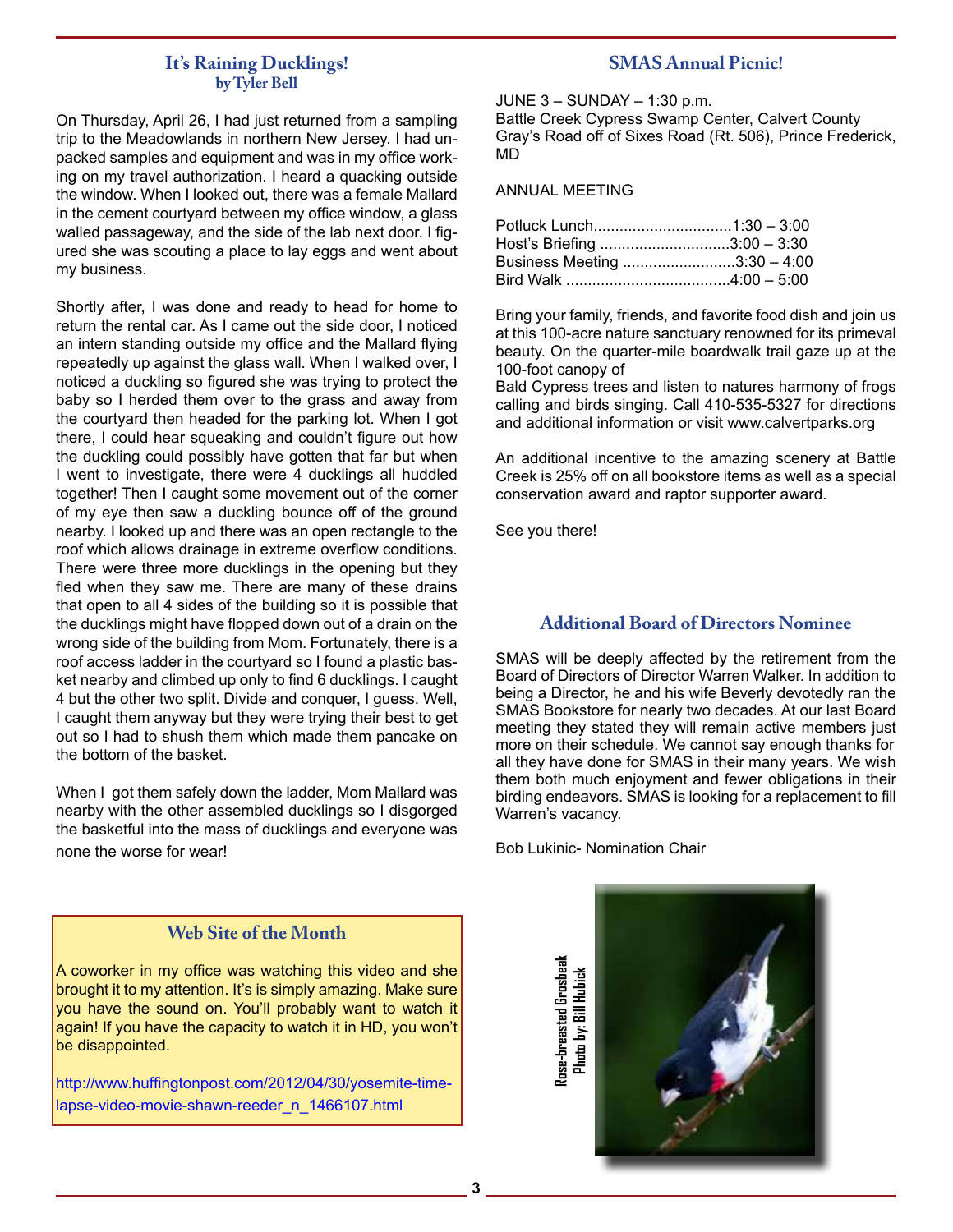#### **Oddly Plumed Bluebird by Patty Craig**

Early this nesting season a pair of bluebirds nested in one of my bluebird houses. The female was not very confiding, but from a distance she looked oddly like an Eastern Phoebe. We all have a special attachment for bluebirds – their closeness to our homes, their beautiful appearance and personality and (for some of us) their colors appeal to our patriotic side. Well, this one is not very patriotic with only the blue and white – no reddish color what so ever! In this plumage it is very much like a female Mountain Bluebird of the west, though structural features imply this is just an aberrant plumage of an Eastern Bluebird.

The male of the pair is normally plumed so I am anxious to see the plumage of the young. I have not seen them since they fledged. Hopefully, the parents have taken them to a safe location until they are more mature.

Recently, I heard a theory that the last molt did not occur for an unexplained reason; therefore I was just noticing very worn plumage. That is a very interesting theory, but I don't think that is the case. See what you think!







# **Sierra Club Rejects Liquefied Natural Gas Export Terminal in Cove Point**

Thursday, April 26, 2012 Contact: Jason Pitt, 202.675.6272

Cove Point, MD —Today the Sierra Club announced that they will reject a proposed liquefied natural gas (LNG) export facility in Cove Point, MD. In a unique plot twist, a prior legal settlement entered in the1970s and later revised gives the Sierra Club the ability to reject any significant changes to the purpose or footprint of the existing Cove Point LNG import facility.

Converting the facility to accommodate LNG exports would result in major damage to the Chesapeake Bay, coastal forests, and the local economy and tourism.

"As a regular visitor to the Bay and parks like Calvert Cliffs State Park, just north of Cove Point, I see first-hand how expanding this facility will tear into our protected forest land and destroy precious coastline," said Dave O'Leary, Sierra Club's Maryland Chapter Chair. "Sierra Club's Maryland Chapter is proud to be the first of Sierra Club's chapters to reject dirty LNG exports, and we will support other chapters in their efforts to stop these dangerous projects."

"The damage that this project would bring to the Maryland coast as well as the disastrous effects of the fracking boom on communities in states like Pennsylvania make it clear that exporting liquefied natural gas is bad news for Americans' air, water and health," said Sierra Club Executive Director, Michael Brune. "The Sierra Club cannot and will not support LNG exports from Cove Point, and we will reject Dominion's proposal."

The export of LNG will result in increased, dangerous fracking in the Marcellus Shale. No federal agency has ever fully analyzed or disclosed these dangers to the public interest. Sierra Club's letter makes clear that this failure of transparency is a key reason to oppose the project.

The Sierra Club sent a letter to Dominion, today laying out the details of their rejection of the Cove Point LNG export facility. Read it here:

http://content.sierraclub.org/sites/default/files/ documents/4\_26\_12\_DCP\_Cease\_and\_Desist\_Letter.pdf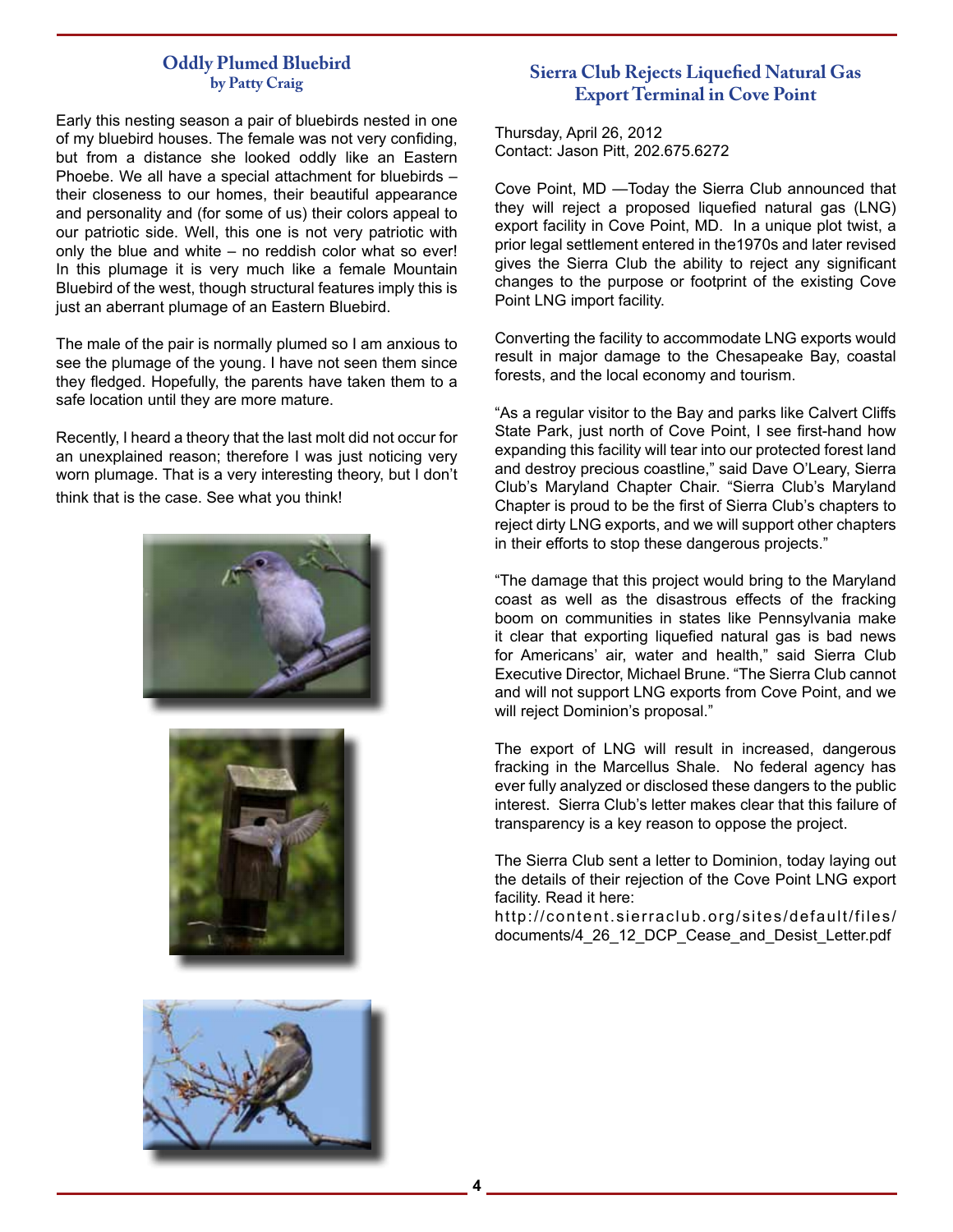# **And the Winner is...WATER! Legislative Session Wrap- up Maryland Sierra Club**

It was a wild legislative session in Annapolis this year. Supporters came out in droves to lobby nights, participated in rallies, wrote thousands of letters to legislators, and volunteered on the streets canvassing. The hard work paid off. We are celebrating great victories on bills for clean water and we made huge progress for offshore wind, which is now poised for victory. See the results below and above all thank you so much for your efforts!

Results for 2012 Legislative Session Maryland Sierra Club Priorities: Big Wins for Clean Water!

Bay Restoration Fund, SB 240 / HB 446: Passed!

This bill doubled the flush tax to build the Bay Restoration Fund. The increased funding is necessary to upgrade the state's 67 major sewage treatment plants. The Fund also helps upgrade septic systems and supports planting cover crops. The Fund has been very successful, but has increasingly lacked the financial support needed to meet its goals. In this session, legislators addressed the anticipated funding short-fall by taking decisive action. The bill was approved by a 89- 48 vote in the House, and an 28 – 18 vote in the Senate.

Stormwater Management, SB 614 / HB 987: Passed!

This bill required the nine most populated counties and Baltimore City to collect a fee to reduce polluted runoff from rainwater. Polluted runoff is the fastest growing source of water pollution around the Bay watershed. As we change our natural filters like wetlands, forests, and farms to hard paved surfaces, we generate increasing levels of stormwater runoff pollution. This bill, for the first time in the state's history, creates a dedicated fund for addressing stormwater runoff. Success was achieved with a 91 – 45 vote in the House, and 33 – 14 approval in the Senate. Now these jurisdictions can use this money to clean up our rivers and streams!

Limiting Growth on Septics, SB 236/HB 445: Passed!

The intent of this bill was to limit poorly planned development and sprawl growth in rural areas of the state, such as forest, agricultural lands and conserved lands. Support for the bill was overwhelming, with a 93 – 45 vote in the House and 32 – 15 vote in the Senate.

# **FOSTER PARENTS NEEDED**



Southern Maryland Audubon Society sponsors the banding of nestling birds of prey, or raptors, with serially numbered aluminum bands in cooperation with the Bird Banding Laboratory of the U. S. Department of the Interior, as part of our bird research and conservation

activities in Southern Maryland. Limited numbers of Osprey and Barn Owl nestlings become available each year for adoption. The gift of \$10 for an Osprey adoption, or of \$25 for a Barn Owl adoption, contributes to a special fund for the support of raptor research and raptor conservation projects. The foster parent receives:

- A certificate of adoption with the number of the U. S. Department of the Interior band, and the location and date of the banding.
- Information on the ecology and migration patterns of the species, photo of a fledgling, and any other information on whereabouts or fate of the bird that may be available.

#### **Interested?**

Here's how to become a foster parent of an Osprey or a Barn Owl. Send \$10.00 for each Osprey, \$25 for each Barn Owl, or \$35 for each American

Kestrel to:

**Melissa Boyle 10455 Point Lookout Road Scotland, MD 20687**



\_\_\_\_\_\_\_\_\_\_\_\_\_\_\_\_\_\_\_\_\_\_\_\_\_\_\_\_\_\_\_\_\_\_\_\_\_\_\_\_\_\_\_\_

\_\_\_\_\_\_\_\_\_\_\_\_\_\_\_\_\_\_\_\_\_\_\_\_\_\_\_\_\_\_\_\_\_\_\_\_\_\_\_\_\_\_\_\_

Name:\_\_\_\_\_\_\_\_\_\_\_\_\_\_\_\_\_\_\_\_\_\_\_\_\_\_\_\_\_\_\_\_\_\_\_\_\_\_\_

Address:\_\_\_\_\_\_\_\_\_\_\_\_\_\_\_\_\_\_\_\_\_\_\_\_\_\_\_\_\_\_\_\_\_\_\_\_\_

I wish to adopt (check one):  $($ # of) Osprey, \$10.00 each \_\_\_\_\_\_\_(# of) Barn Owl, \$25.00 each

(# of) American Kestrel, \$35.00 each

Amount Enclosed:\_\_\_\_\_\_\_\_\_\_\_\_\_\_\_\_\_\_\_\_\_\_

**Make checks payable to: Southern Maryland Audubon Society**

\_\_\_\_\_\_\_\_\_\_\_\_\_\_\_\_\_\_\_\_\_\_\_\_\_\_\_\_\_\_\_\_\_\_\_\_\_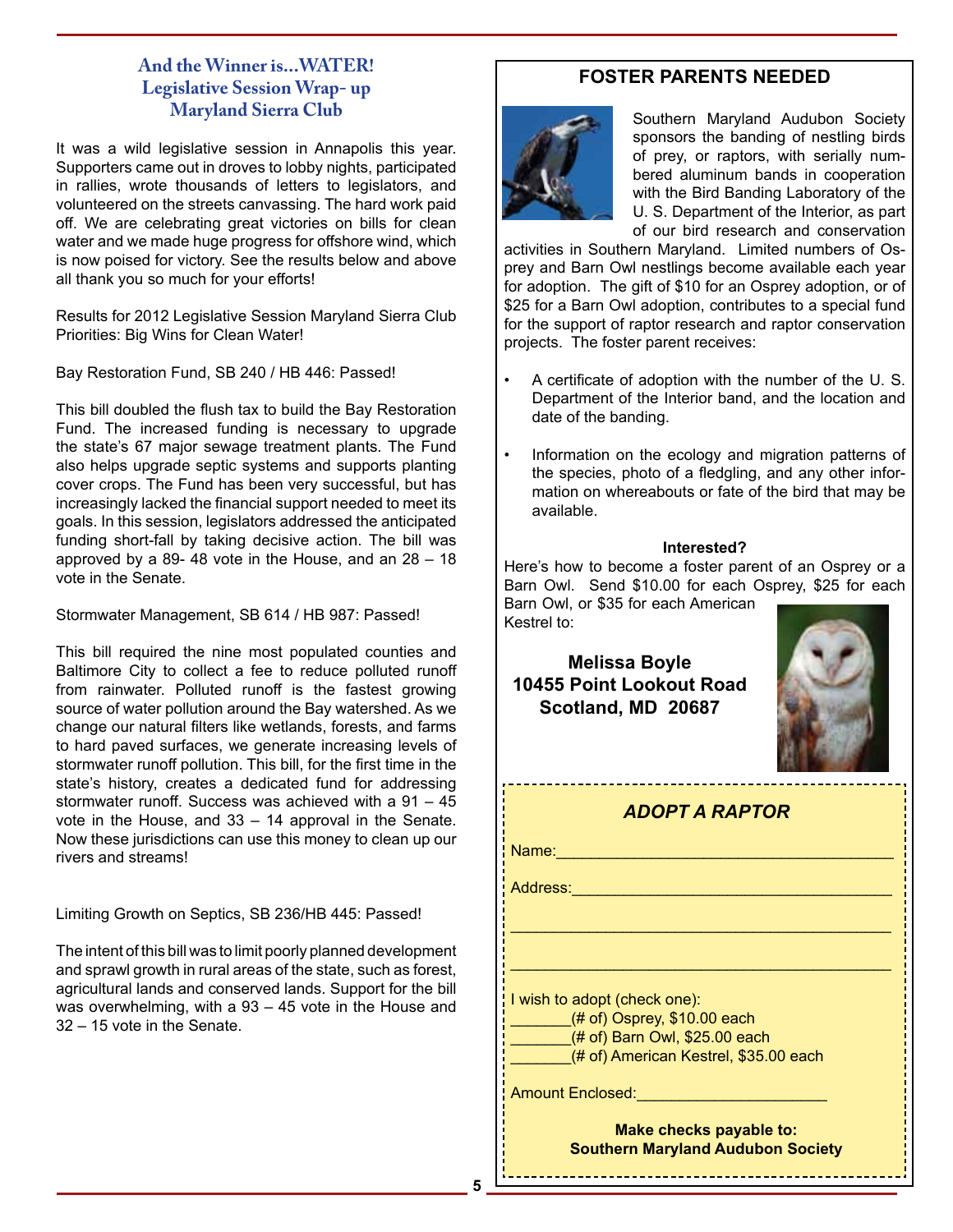#### **South Florida Excursions**

South Florida is home to some of the most unique and rare wildlife species found in all of North America. We are all very familiar with the plight of the American Alligator, Florida's iconic reptile, over the last several decades. However, Florida is also home to other species that cannot be found elsewhere in the States. West Indian Manatees can be found in many of the State's fresh and brackish waterways. The federally endangered Snail Kite feeding exclusively on Apple Snails in the Everglades is limited to that region. The pristine waters of the Ten Thousand Islands National Wildlife Refuge is home to a healthy population of resident Bottlenose Dolphins and the 23 mile stretch of beach near Juno boasts the highest nesting density of Loggerhead Sea Turtles in the world. One of the most endangered animals in North America, the Florida Panther, has its last stronghold in the protected areas east of Naples.

Unique birds of the Everglades National Park and Big Cypress National Preserve include the Roseate Spoonbill, Wood Stork, Limpkin, Florida Scrub-Jay, Gray Kingbird, Swallow-tailed Kite and Purple Gallinule. Pig Frogs, Gopher Tortoises, and Indigo Snake round out some of the more interesting reptile species limited to that area.

Join SMAS member Andy Brown, with 25 years naturalist experience, on 2 trips to South Florida to enjoy the unusual and rare wildlife of that region. The trips are May 27 to June 3 or June 16 through 23. A few spots still remain. Contact Andy for details at carettanaturetours@gmail.com or 443- 624-3687.

## **Northern California Fishermen Free Entangled Gray Whale by Judy Molland, Care2.Com**

A gray whale that swam from Southern California to Monterey Bay, in Central California, while tangled in buoys, was found and rescued in Bodega Bay, in Northern California, by a crab fisherman and his crew, officials said Friday afternoon. That's several hundred miles of swimming while all tangled up in nets and buoys.

Two Weeks Of Being Tangled Up

The adult whale, known as "June," became tangled in fishing lines and three buoys in ocean waters off Orange County on April 17. The 40-ton, 40-foot-long gray whale swam north and hung out off the coast of Big Sur and the Monterey Bay on April 24. A "disentanglement team" organized by the U.S. Coast Guard and marine experts attempted for several days to free the whale without any luck. The whale slipped away and this week no one knew where it was. Marine experts worried that the whale's tale could be bleak, because the longer June was tangled, the more likely it would die.

Crab Fisherman Anello To The Rescue

But on Friday, Capt. Mark Anello and his crew where out crabbing on a boat when they spotted the distressed whale in Bodega Bay, around 68 miles north of San Francisco. That means the whale swam another hundred miles or so after hanging out near Monterey Bay.

*continued on next page (see Fishermen)*

| <b>MEMBERSHIP APPLICATION</b>                                                                                                                                                                                        |                                                                                                                                                                                                                                                                                                                                                |  |
|----------------------------------------------------------------------------------------------------------------------------------------------------------------------------------------------------------------------|------------------------------------------------------------------------------------------------------------------------------------------------------------------------------------------------------------------------------------------------------------------------------------------------------------------------------------------------|--|
| $\Box$                                                                                                                                                                                                               | Please enroll me as a member of the Audubon Family and the Southern Maryland Audubon Society. I will receive the chapter<br>newsletter, The Osprey, and all my dues will support environmental efforts in Southern Maryland.                                                                                                                   |  |
| $\Box$                                                                                                                                                                                                               | Please enroll me as a member of the National Audubon Society. My membership will also include membership in the Southern<br>Maryland Audubon Society. I will receive National's Audubon Magazine, the chapter newsletter, and support national and local<br>environmental causes. A fraction of my dues will be returned to the local chapter. |  |
|                                                                                                                                                                                                                      |                                                                                                                                                                                                                                                                                                                                                |  |
|                                                                                                                                                                                                                      | City City State State New York State State State State State State State State State State State State State S                                                                                                                                                                                                                                 |  |
| IDO do NOT wish to receive The Osprey electronically. My e-mail address is:<br>(electronic delivery saves SMAS printing and mailing costs.)                                                                          |                                                                                                                                                                                                                                                                                                                                                |  |
| <b>Chapter-Only Dues (new/renewal)</b><br><b>National Dues, Make check payable to</b><br><b>Make check payable to Southern Maryland Audubon Society</b><br><b>National Audubon Society -- Chapter code #C9ZL000Z</b> |                                                                                                                                                                                                                                                                                                                                                |  |
| $\Box$                                                                                                                                                                                                               | 1yr \$20 2yr \$38 3yr \$56<br>Introductory Offer - 1 year<br>Individual/Family<br>\$20<br>\$15<br>Senior/Student<br>$\Box$                                                                                                                                                                                                                     |  |
| $\Box$                                                                                                                                                                                                               | Senior/Student 1yr \$15 2yr \$28 3yr \$42                                                                                                                                                                                                                                                                                                      |  |
| $\Box$                                                                                                                                                                                                               | Mail to: Southern Maryland Audubon Society, Attn: Membership<br>P.O. Box 181 Bryans Road, MD 20616<br>Senior (over 62) ____ \$250                                                                                                                                                                                                              |  |

**6**